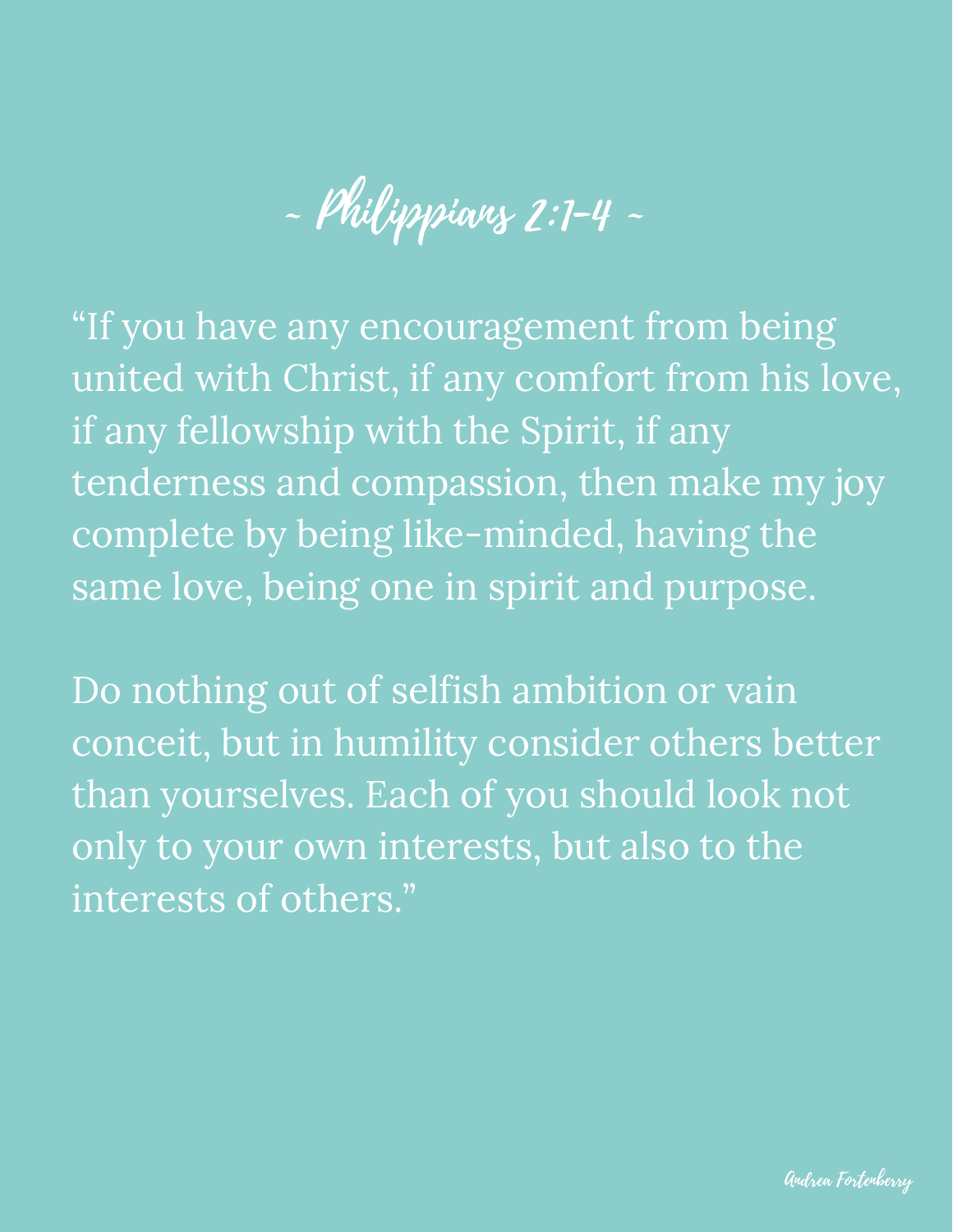~ Galatians 6:9-10 ~

"Let us not become weary in doing good, for at the proper time we will reap a harvest if we do not give up.

Therefore, as we have opportunity, let us do good to all people, especially to those who belong to the family of believers."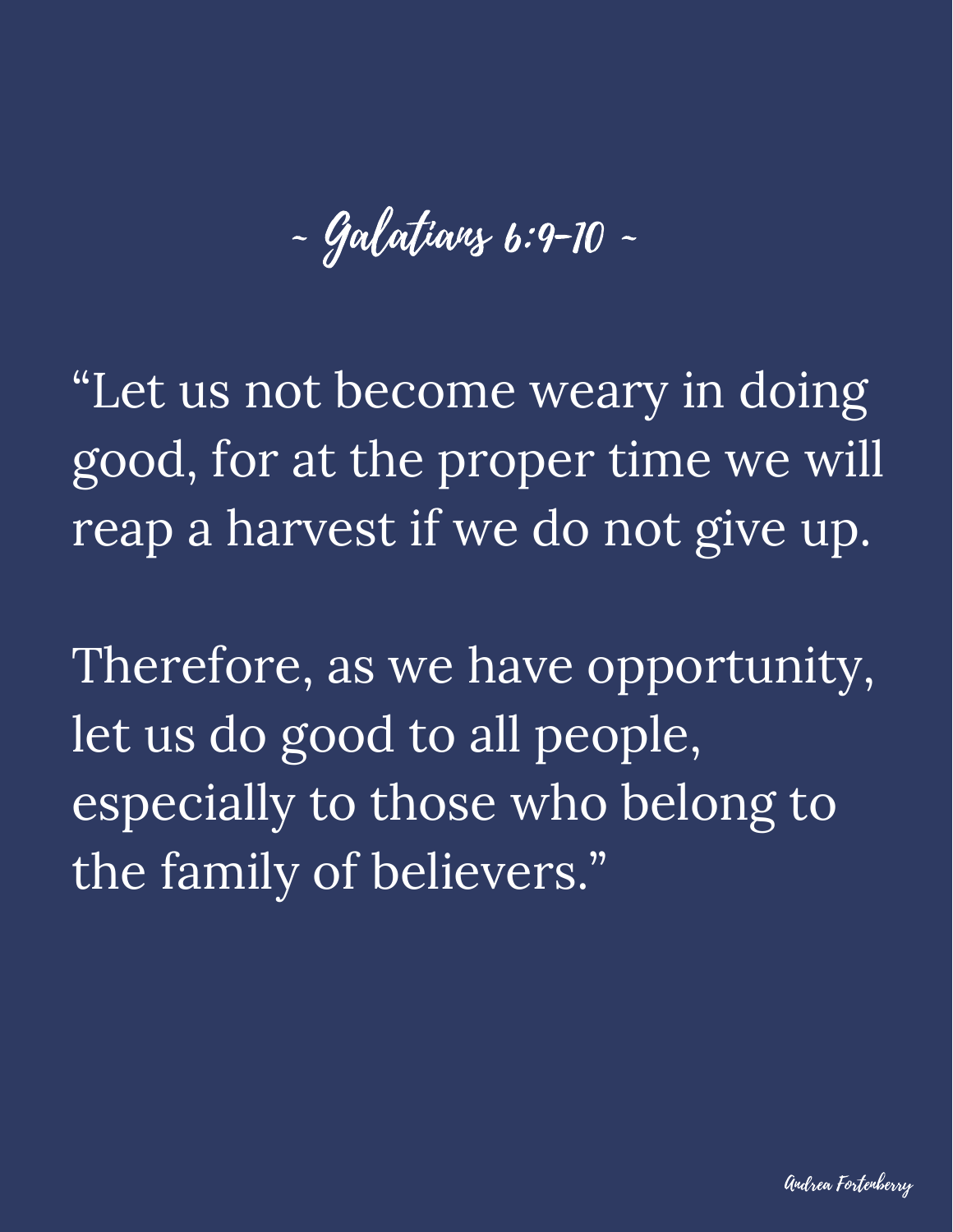~ Romans 15:5-7 ~

"May the God who gives endurance and encouragement give you a spirit of unity among yourselves as you follow Christ Jesus, so that with one heart and mouth you may glorify the God and father of our Lord Jesus Christ. Accept one another, then, just as Christ accepted you, in order to bring praise to God."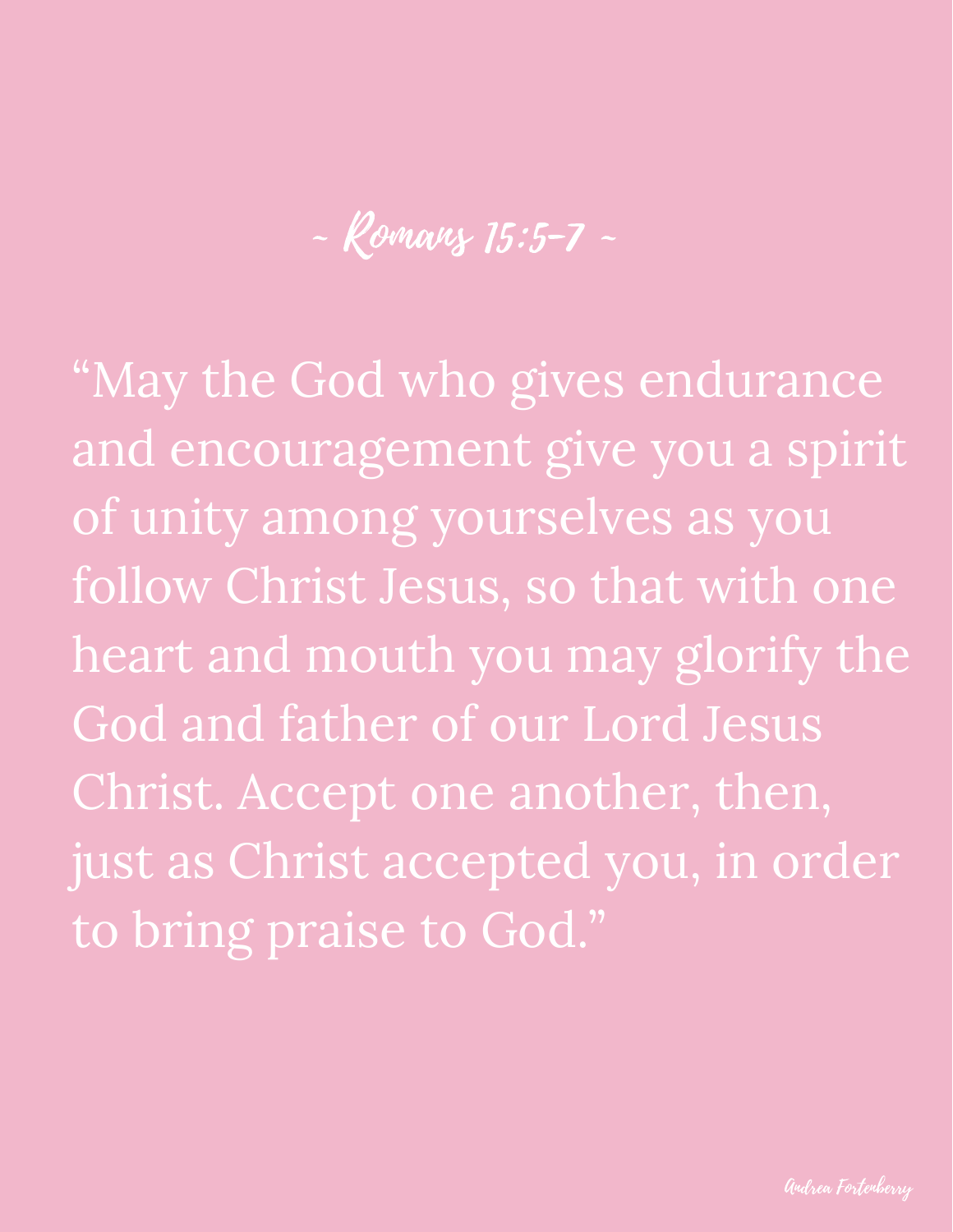## ~ Romans 12:1-2 ~

"Therefore, I urge you, brothers, in view of God's mercy, to offer your bodies as living sacrifices, holy and pleasing to God-this is your spiritual act of worship.

Do not conform any longer to the pattern of this world, but be transformed by the renewing of your mind. Then you will be able to test and approve what God's will is —his good, pleasing and perfect will."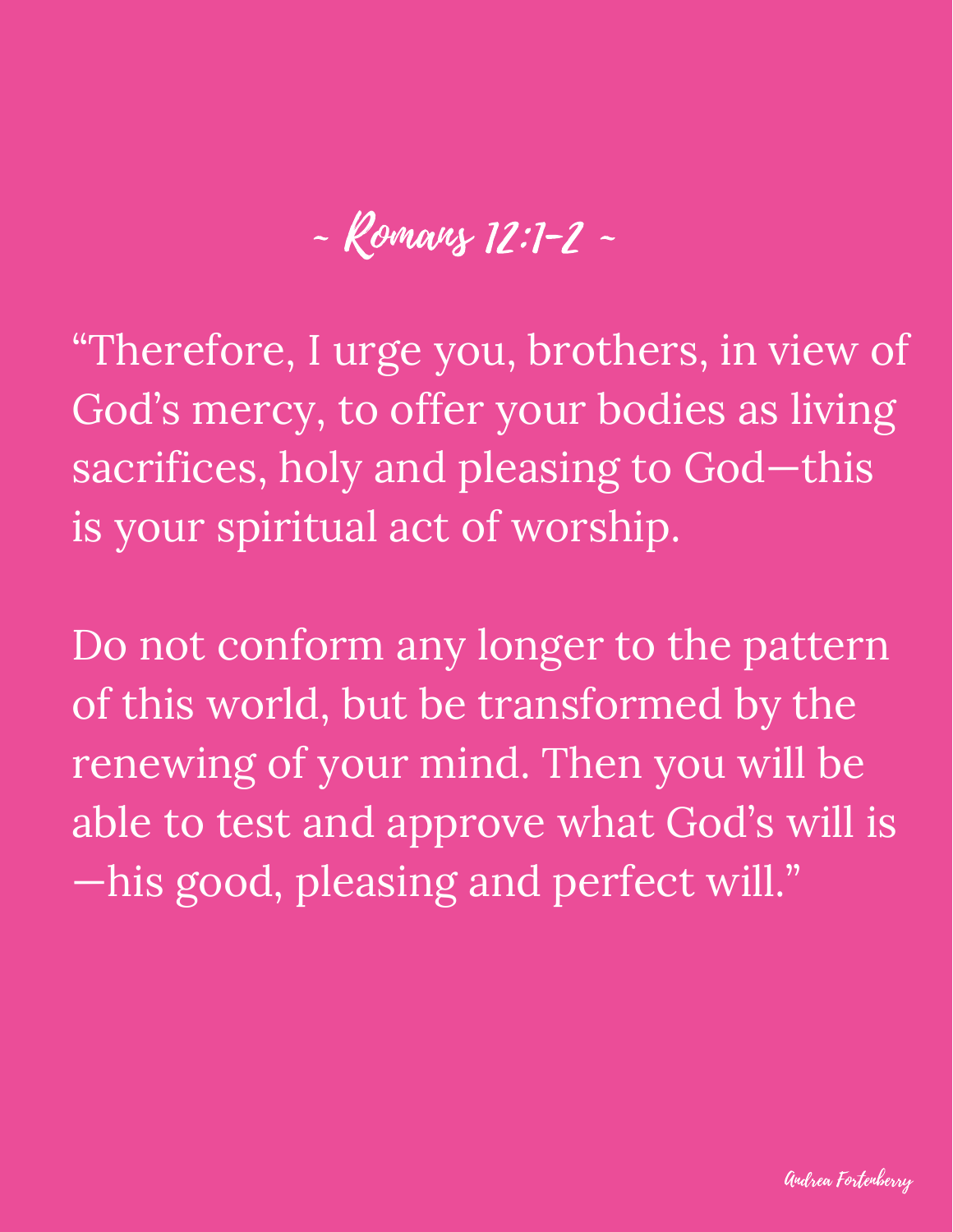~ Mark 12:29-31 ~

"'The most important one, ' answered Jesus, 'is this.

"Hear, O Israel, the Lord our God, the Lord is one. Love the Lord your God with all your heart and with all your soul and with all your mind and with all your strength."

The second is this: "Love your neighbor as yourself." There is no commandment greater than these.'"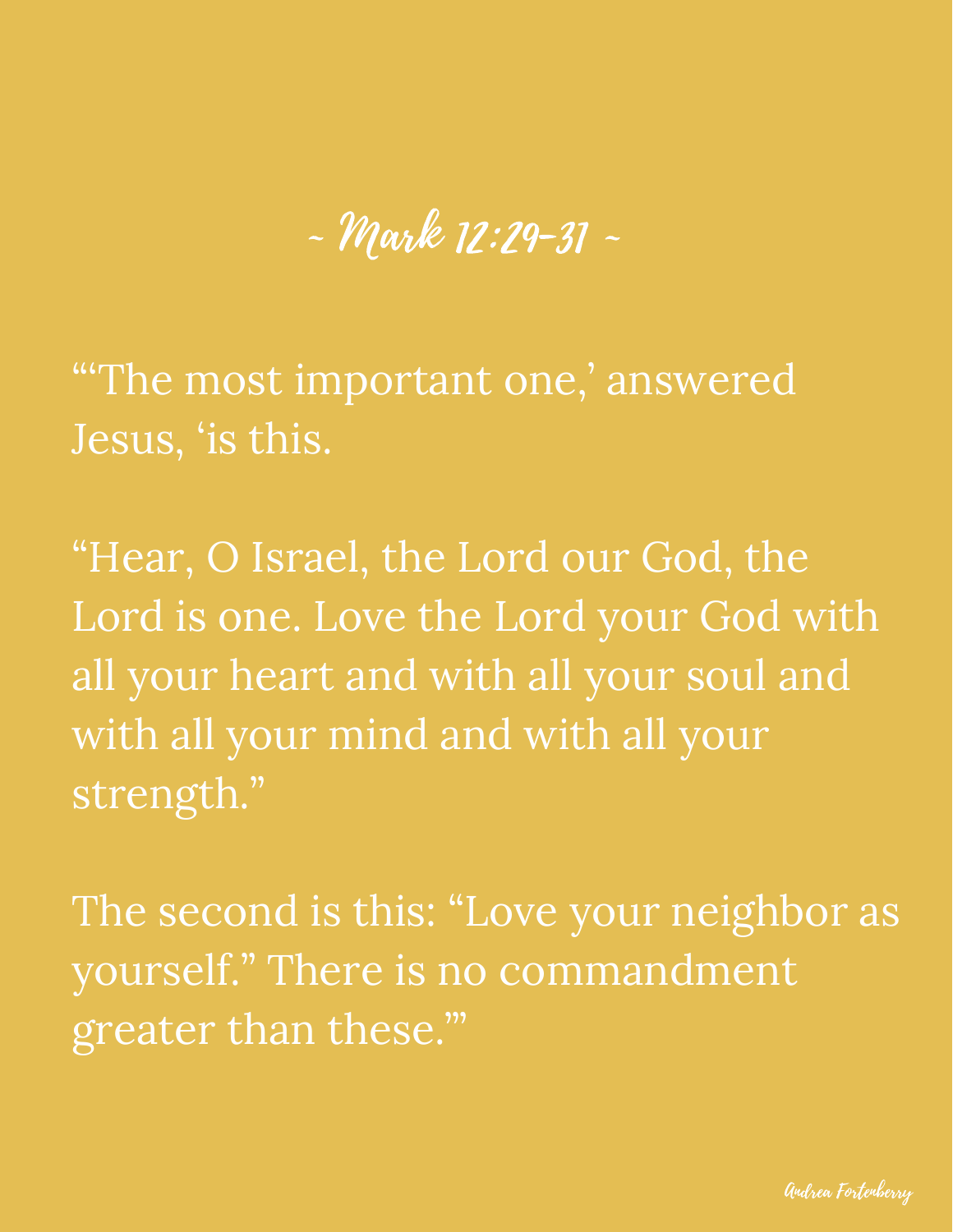$-$  Matthew 5:16  $-$ 

"In the same way, let your light shine before men, that they may see your good deeds and praise your Father in heaven."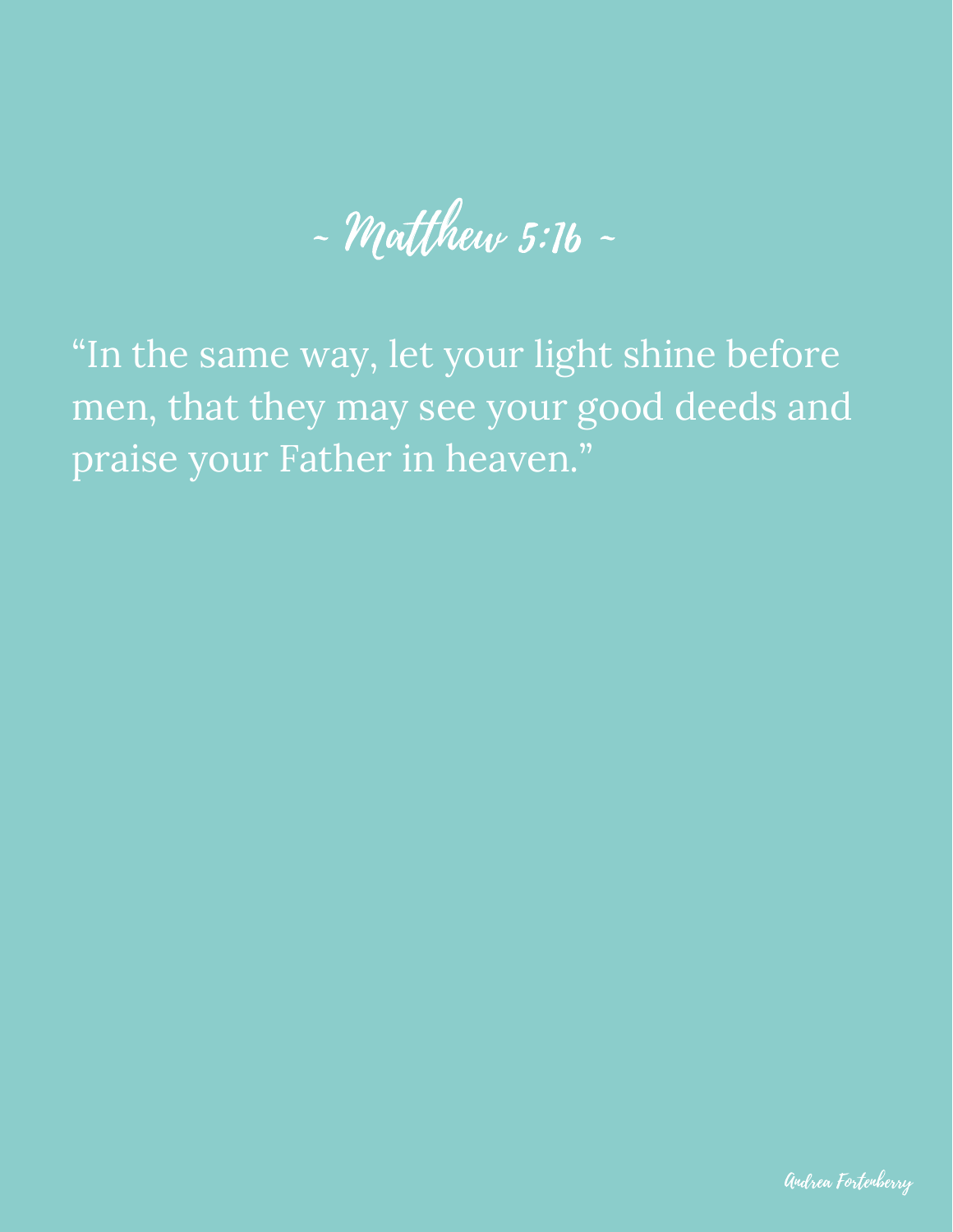~ Romans 5:3-5 ~

"Not only so, but we also rejoice in our sufferings, because we know that suffering produces perseverance, perseverance, character, and character, hope.

And hope does not disappoint us, because God has poured out his love into our hearts by the Holy Spirit, whom he has given us."

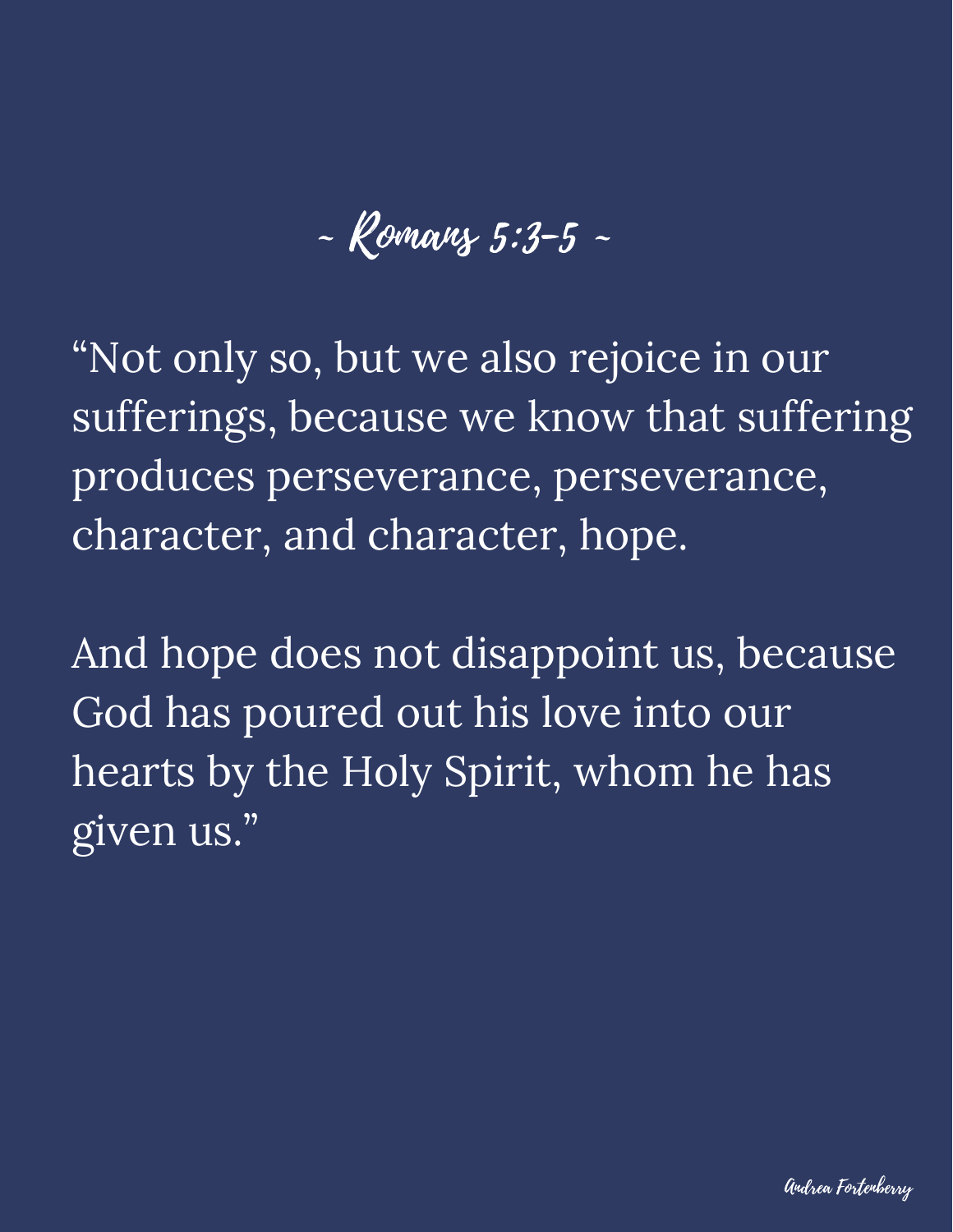$-$  1 Thessalonians 5:11-18  $-$ 

"Therefore encourage one another and build each other up, just as in fact you are doing. Now we ask you, brothers, to respect those who work hard among you, who are over you in the Lord and who admonish you. Hold them in the highest regard in love because of their work. Live in peace with each other. And we urge you, brothers, warn those who are idle, encourage the timid. Make sure that nobody pays back wrong for wrong, but always try to be kind to each other and to everyone else. Be joyful always, pray continually; give thanks in all circumstances, for this is God's will for you in Christ Jesus."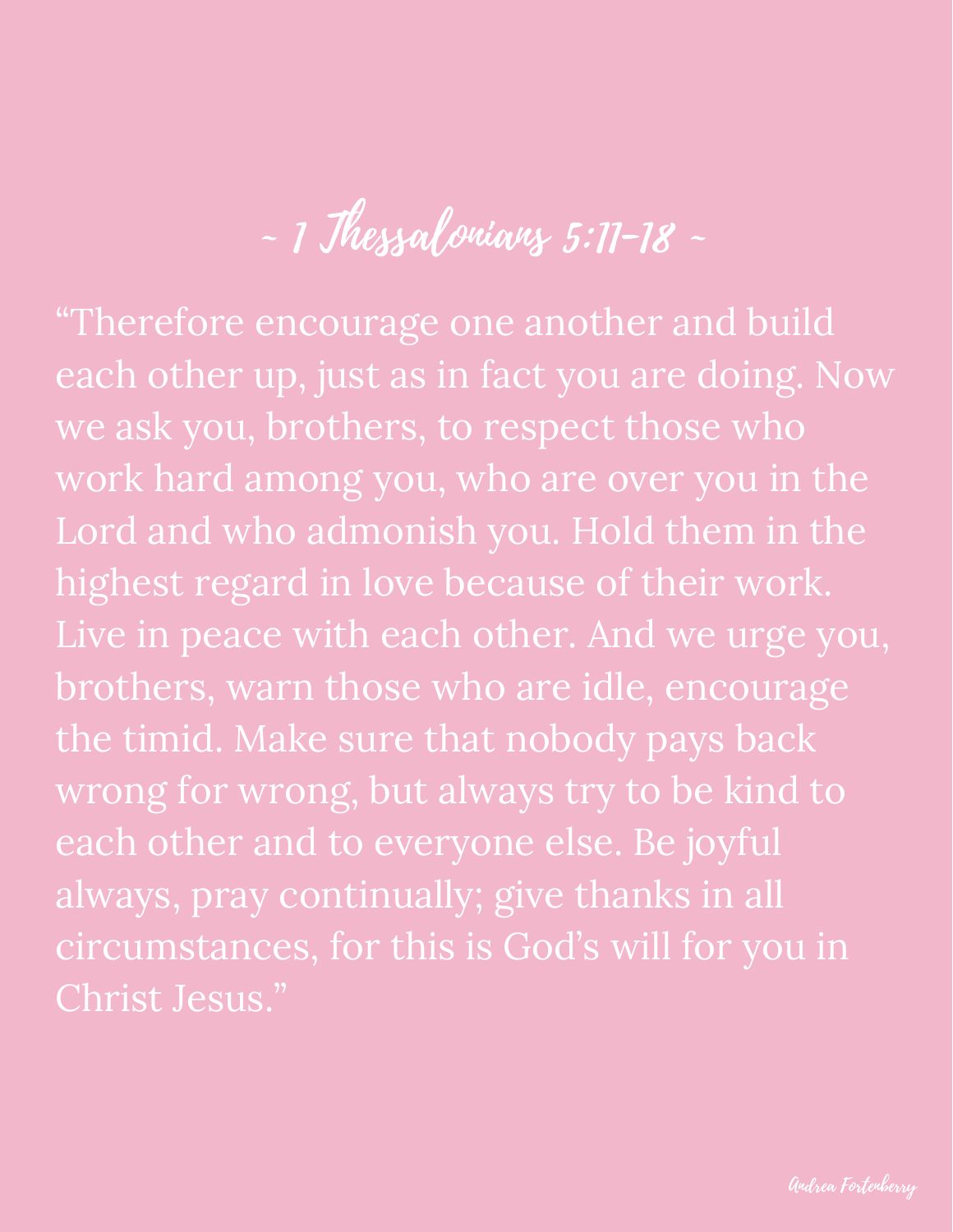## ~ Hebrews 12:2-3 ~

"Let us fix our eyes on Jesus, the author and perfecter of our faith, who for the joy set before him endured the cross, scorning its shame, and sat down at the right hand of the throne of God. Consider him who endured such opposition from sinful men so that you will not grow weary and lose heart."